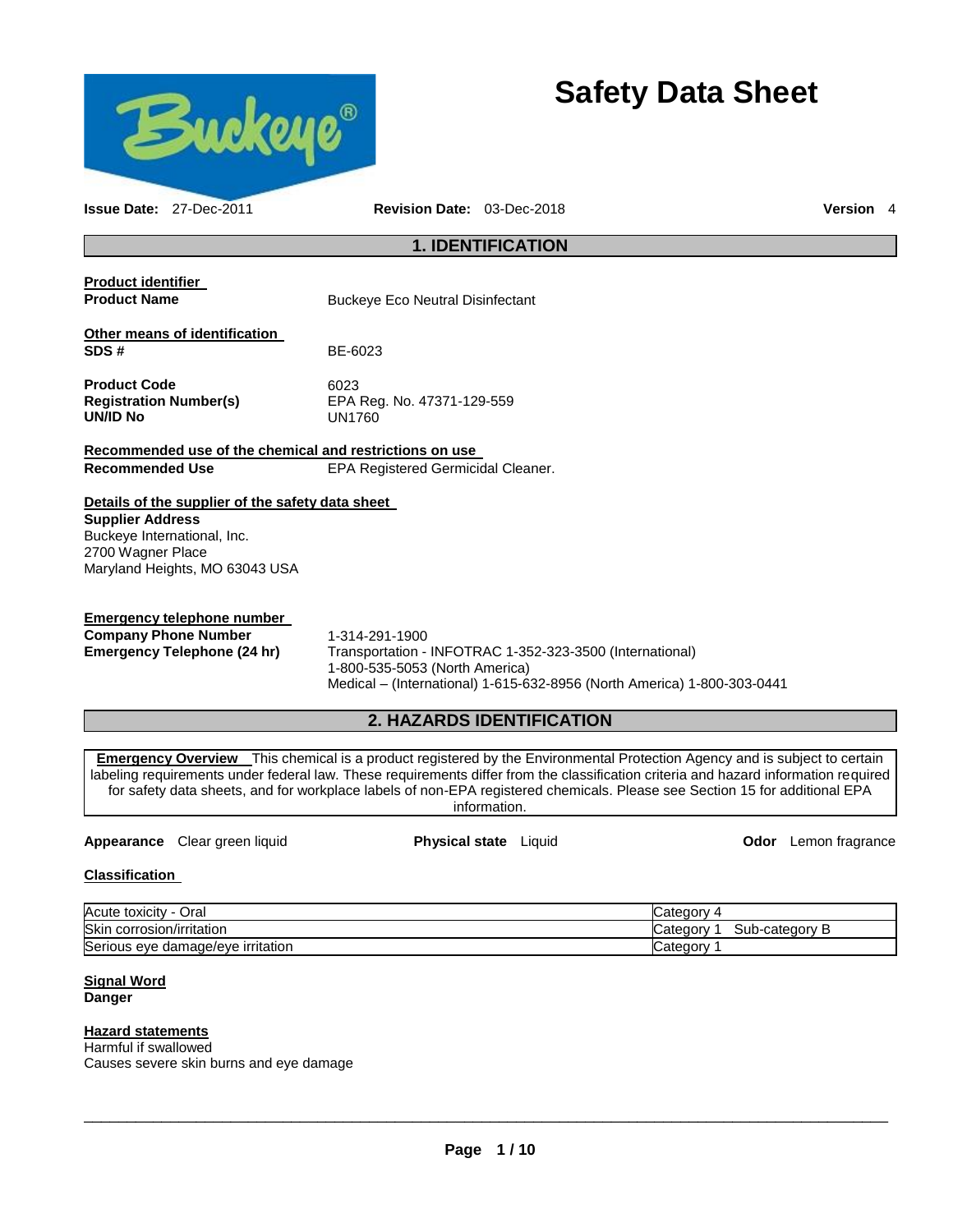

### **Precautionary Statements - Prevention**

Wear protective gloves/protective clothing/eye protection/face protection Wash face, hands and any exposed skin thoroughly after handling Do not eat, drink or smoke when using this product Do not breathe dusts or mists

### **Precautionary Statements - Response**

Immediately call a POISON CENTER or doctor IF IN EYES: Rinse cautiously with water for several minutes. Remove contact lenses, if present and easy to do. Continue rinsing Immediately call a POISON CENTER or doctor IF ON SKIN (or hair): Take off immediately all contaminated clothing. Rinse skin with water/ shower Wash contaminated clothing before reuse IF INHALED: Remove person to fresh air and keep comfortable for breathing Immediately call a POISON CENTER or doctor IF SWALLOWED: Call a POISON CENTER or doctor if you feel unwell Rinse mouth Do NOT induce vomiting

### **Precautionary Statements - Storage**

Store locked up

### **Precautionary Statements - Disposal**

Dispose of contents/container to an approved waste disposal plant

### **Other hazards**

Toxic to aquatic life with long lasting effects

# **3. COMPOSITION/INFORMATION ON INGREDIENTS**

| <b>Chemical name</b>                             | <b>CAS No</b> | Weight-%  |
|--------------------------------------------------|---------------|-----------|
| Didecyldimethylammonium chloride                 | 7173-51-5     | $10 - 20$ |
| Alkyl dimethyl benzyl ammonium chloride (C12-16) | 68424-85-1    | $<$ 10    |
| Ethyl Alcohol                                    | 64-17-5       | ~10       |
| Sodium hydroxide                                 | 1310-73-2     | <5        |
| Alkyloxypolyethyleneoxyethanol                   | 84133-50-6    | <5        |
| EDTA                                             | 60-00-4       | <5        |

\*\*If Chemical Name/CAS No is "proprietary" and/or Weight-% is listed as a range, the specific chemical identity and/or percentage of composition has been withheld as a trade secret.\*\*

# **4. FIRST AID MEASURES**

### **Description of first aid measures**

| <b>General Advice</b> | Call a poison center or doctor immediately for treatment advice.                                                                     |
|-----------------------|--------------------------------------------------------------------------------------------------------------------------------------|
| <b>Eve Contact</b>    | Rinse immediately with plenty of water, also under the eyelids, for at least 15 minutes. Seek<br>immediate medical attention/advice. |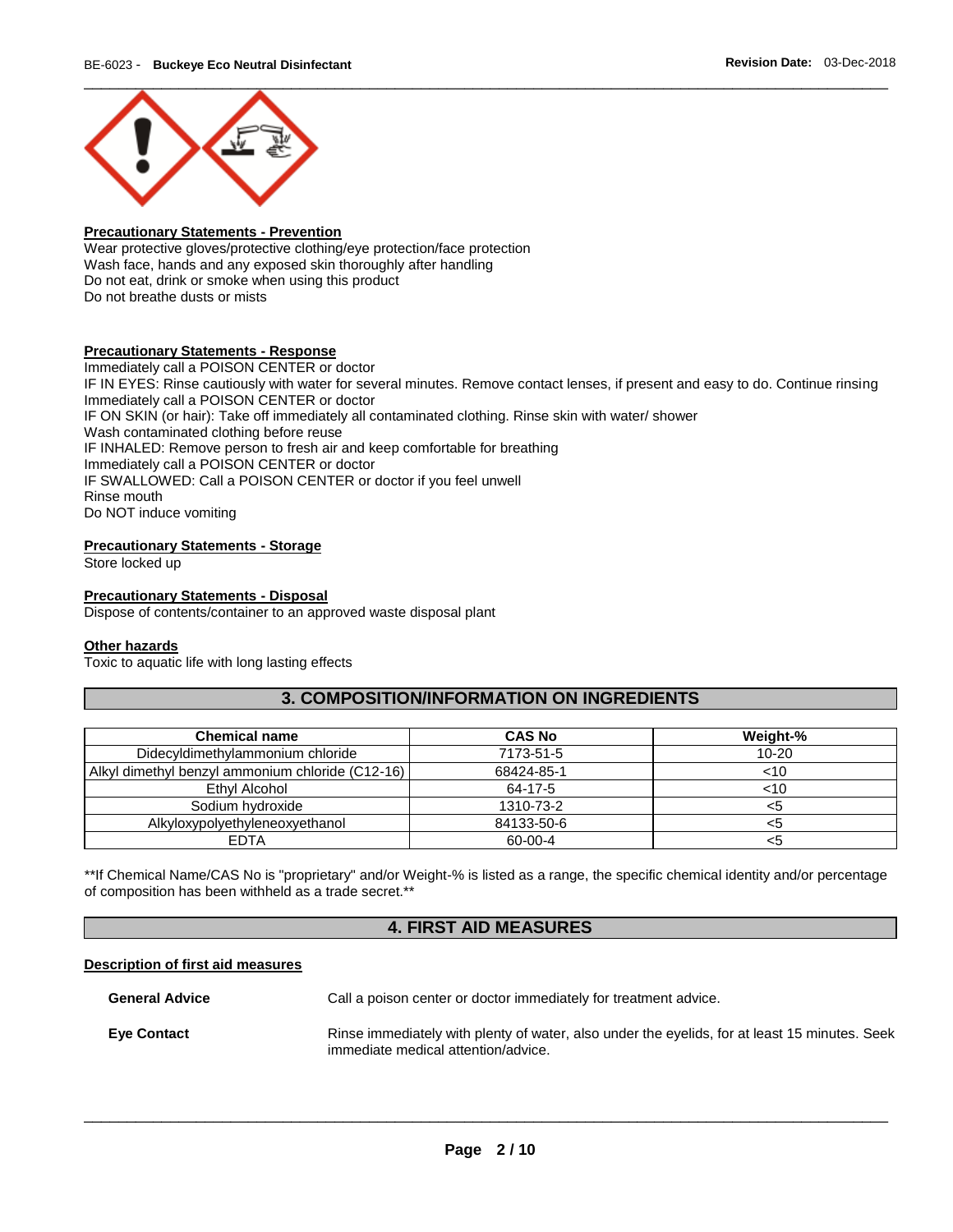| <b>Skin Contact</b> | Wash off immediately with plenty of water for at least 15 minutes. Take off contaminated<br>clothing. Wash contaminated clothing before reuse.                |
|---------------------|---------------------------------------------------------------------------------------------------------------------------------------------------------------|
| Inhalation          | Remove to fresh air. If not breathing, give artificial respiration.                                                                                           |
| Ingestion           | Have person sip a glass of water if able to swallow. Do not induce vomiting without medical<br>advice. Never give anything by mouth to an unconscious person. |

### **Most important symptoms and effects, both acute and delayed**

**Symptoms Contact may cause irritation and redness. Direct eye contact may cause stinging, tearing** and redness. May cause redness, pain, and severe skin burns. May cause irritation to the mucous membranes and upper respiratory tract. Ingestion may cause nausea and headache.

### **Indication of any immediate medical attention and special treatment needed**

| <b>Notes to Physician</b> | Treat symptomatically. If the product is ingested, probable mucosal damage may            |
|---------------------------|-------------------------------------------------------------------------------------------|
|                           | contraindicate the use of gastric lavage. Measures against circulatory shock, respiratory |
|                           | depression, and convulsions may be needed.                                                |

### **5. FIRE-FIGHTING MEASURES**

### **Suitable Extinguishing Media**

Water spray (fog). Dry powder. Foam.

**Unsuitable Extinguishing Media** Not determined.

### **Specific Hazards Arising from the Chemical**

Toxic fumes may be given off when material is exposed to fire.

**Hazardous combustion products** Carbon oxides. Nitrogen oxides (NOx). Hydrogen chloride.

### **Protective equipment and precautions for firefighters**

As in any fire, wear self-contained breathing apparatus pressure-demand, MSHA/NIOSH (approved or equivalent) and full protective gear.

## **6. ACCIDENTAL RELEASE MEASURES**

### **Personal precautions, protective equipment and emergency procedures**

**Personal Precautions Use personal protective equipment as required.** 

**Environmental precautions** 

**Environmental precautions** Collect spillage. See Section 12 for additional Ecological Information.

### **Methods and material for containment and cleaning up**

**Methods for Containment** Prevent further leakage or spillage if safe to do so.

**Methods for Clean-Up** Pick up with mop, wet/dry vac, or absorbent material. Rinse area with clear water and allow floor to dry before allowing traffic.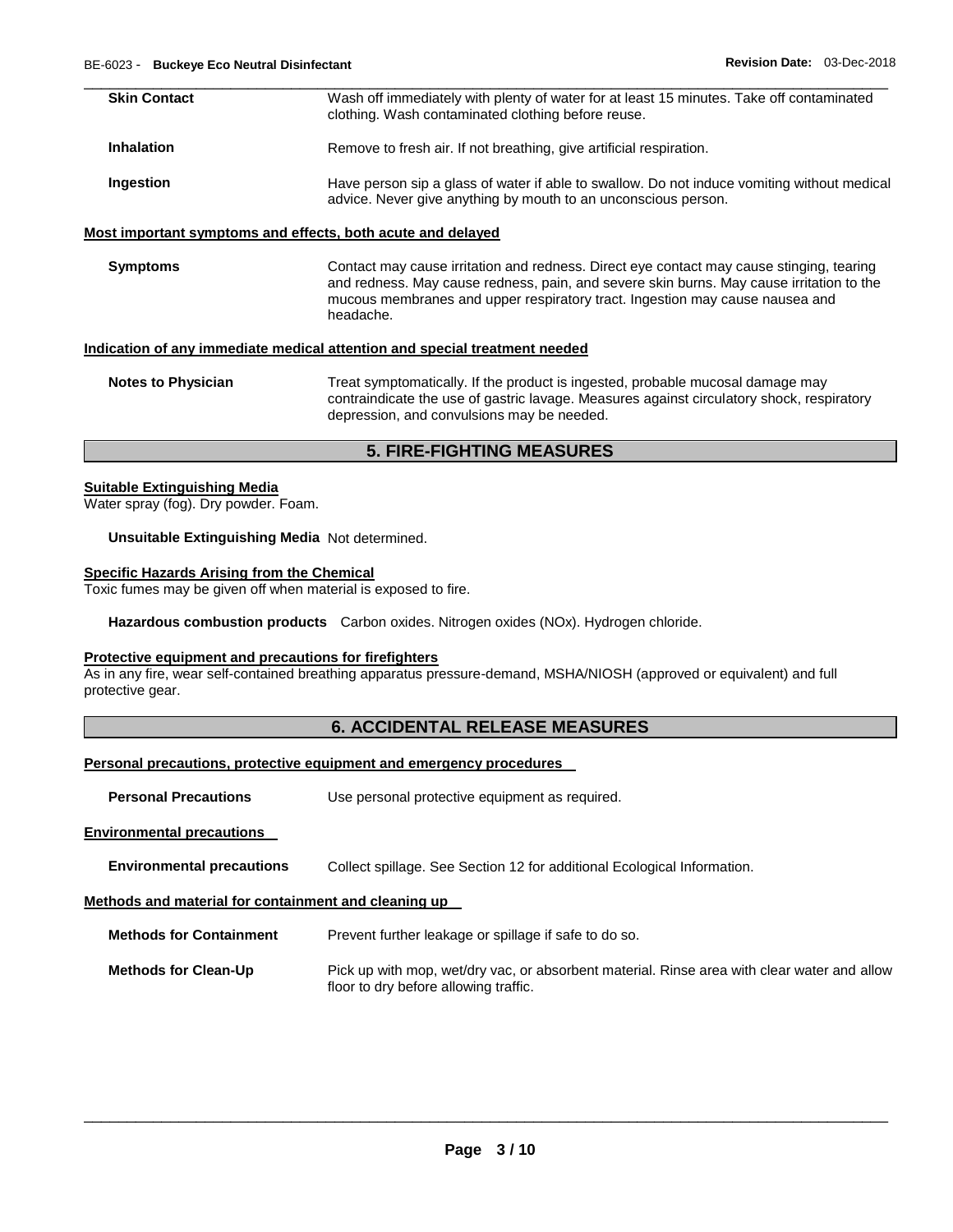### \_\_\_\_\_\_\_\_\_\_\_\_\_\_\_\_\_\_\_\_\_\_\_\_\_\_\_\_\_\_\_\_\_\_\_\_\_\_\_\_\_\_\_\_\_\_\_\_\_\_\_\_\_\_\_\_\_\_\_\_\_\_\_\_\_\_\_\_\_\_\_\_\_\_\_\_\_\_\_\_\_\_\_\_\_\_\_\_\_\_\_\_\_ **7. HANDLING AND STORAGE**

### **Precautions for safe handling**

| Advice on Safe Handling                                      | Keep out of the reach of children. Use personal protection recommended in Section 8. Do<br>not breathe dust/fume/gas/mist/vapors/spray. Avoid release to the environment.                                        |  |
|--------------------------------------------------------------|------------------------------------------------------------------------------------------------------------------------------------------------------------------------------------------------------------------|--|
| Conditions for safe storage, including any incompatibilities |                                                                                                                                                                                                                  |  |
| <b>Storage Conditions</b>                                    | Keep containers tightly closed in a dry, cool and well-ventilated place. Store at room<br>temperature. Keep container closed when not in use. Do not contaminate water, food, or<br>feed by storage or disposal. |  |
| <b>Packaging Materials</b>                                   | Rinse container before discarding.                                                                                                                                                                               |  |
| <b>Incompatible Materials</b>                                | Chlorine bleach. Anionic detergents. Strong oxidizing agents. Strong reducing agents.                                                                                                                            |  |

# **8. EXPOSURE CONTROLS/PERSONAL PROTECTION**

### **Exposure Guidelines**

| <b>Chemical name</b> | <b>ACGIH TLV</b>            | <b>OSHA PEL</b>                       | <b>NIOSH IDLH</b>           |
|----------------------|-----------------------------|---------------------------------------|-----------------------------|
| Ethyl Alcohol        | STEL: 1000 ppm              | TWA: 1000 ppm                         | IDLH: 3300 ppm              |
| 64-17-5              |                             | TWA: 1900 mg/m <sup>3</sup>           | TWA: 1000 ppm               |
|                      |                             | (vacated) TWA: 1000 ppm               | TWA: 1900 mg/m $3$          |
|                      |                             | (vacated) TWA: 1900 mg/m $3$          |                             |
| Sodium hydroxide     | Ceiling: $2 \text{ mg/m}^3$ | TWA: $2 \text{ mg/m}^3$               | IDLH: $10 \text{ mg/m}^3$   |
| 1310-73-2            |                             | (vacated) Ceiling: $2 \text{ mg/m}^3$ | Ceiling: $2 \text{ mg/m}^3$ |

### **Appropriate engineering controls**

| <b>Engineering Controls</b> | Apply technical measures to comply with the occupational exposure limits. |  |
|-----------------------------|---------------------------------------------------------------------------|--|
|                             |                                                                           |  |

### **Individual protection measures, such as personal protective equipment**

| <b>Eye/Face Protection</b>                                                                                                                                                              | Splash goggles or safety glasses.                                                        |  |
|-----------------------------------------------------------------------------------------------------------------------------------------------------------------------------------------|------------------------------------------------------------------------------------------|--|
| <b>Skin and Body Protection</b>                                                                                                                                                         | Rubber gloves. Normal work clothing (long sleeved shirts and long pants) is recommended. |  |
| <b>Respiratory Protection</b>                                                                                                                                                           | Refer to 29 CFR 1910.134 for respiratory protection requirements.                        |  |
| General Hygiene Considerations Handle in accordance with good industrial hygiene and safety practice. Wash hands<br>thoroughly after handling. Wash contaminated clothing before reuse. |                                                                                          |  |

### **9. PHYSICAL AND CHEMICAL PROPERTIES**

### **Information on basic physical and chemical properties**

| Lemon fragrance<br>Not determined |
|-----------------------------------|
| • Method                          |
|                                   |
|                                   |
|                                   |
|                                   |
|                                   |
|                                   |
|                                   |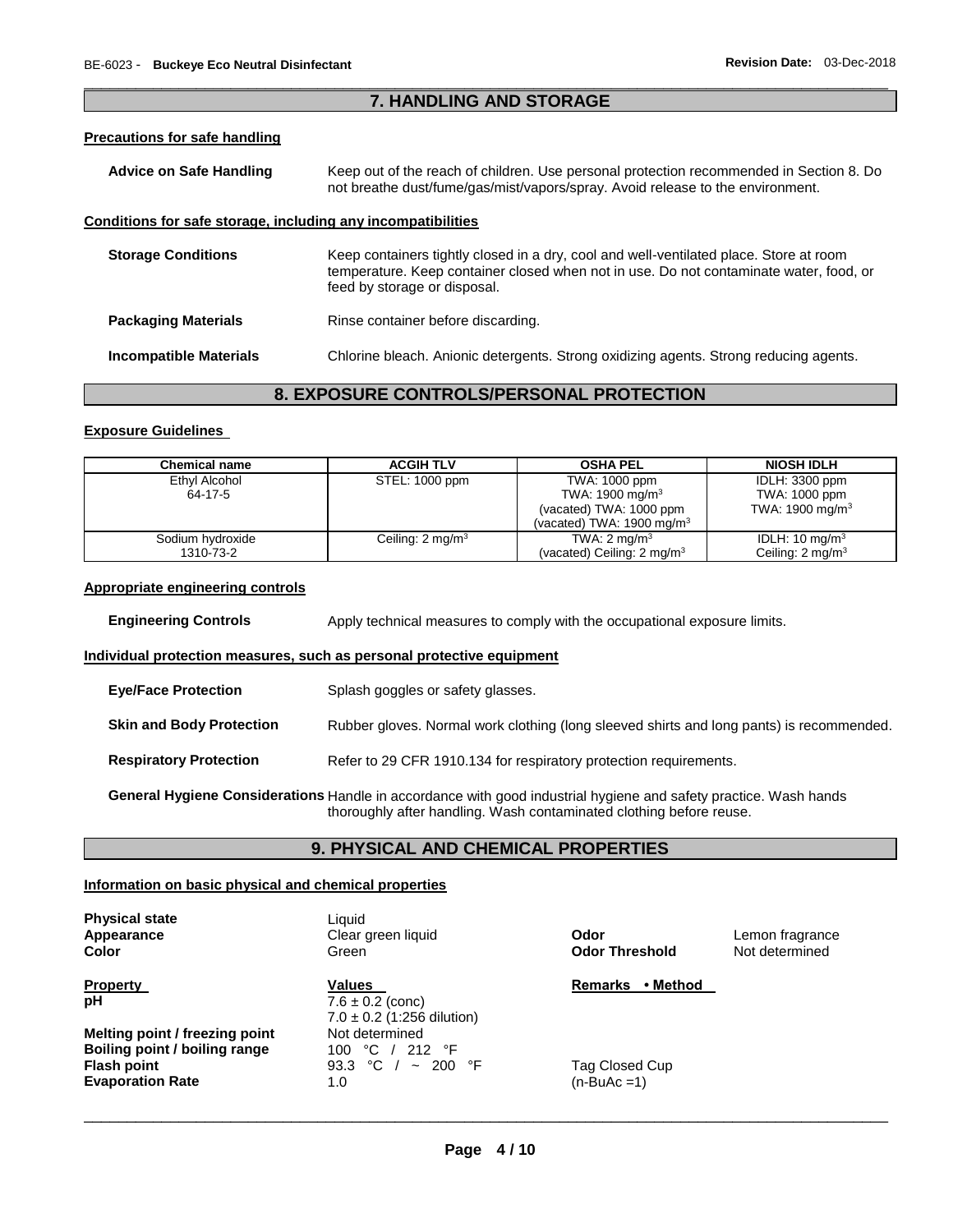| <b>Property</b>                           | Values                | • Method<br>Remarks |
|-------------------------------------------|-----------------------|---------------------|
| <b>Flammability (Solid, Gas)</b>          | n/a-liquid            |                     |
| <b>Flammability Limit in Air</b>          |                       |                     |
| Upper flammability or explosive<br>limits | Not applicable        |                     |
| Lower flammability or explosive<br>limits | Not applicable        |                     |
| <b>Vapor Pressure</b>                     | Not determined        |                     |
| <b>Vapor Density</b>                      | Not determined        |                     |
| <b>Relative Density</b>                   | 1.00                  |                     |
| <b>Water Solubility</b>                   | <b>Mostly Soluble</b> |                     |
| Solubility in other solvents              | Not determined        |                     |
| <b>Partition Coefficient</b>              | Not determined        |                     |
| <b>Autoignition temperature</b>           | Not determined        |                     |
| <b>Decomposition temperature</b>          | Not determined        |                     |
| <b>Kinematic viscosity</b>                | Not determined        |                     |
| <b>Dynamic Viscosity</b>                  | Not determined        |                     |
| <b>Explosive Properties</b>               | Not determined        |                     |
| <b>Oxidizing Properties</b>               | Not determined        |                     |

# **10. STABILITY AND REACTIVITY**

### **Reactivity**

Not reactive under normal conditions.

### **Chemical stability**

Stable under recommended storage conditions.

### **Possibility of hazardous reactions**

None under normal processing.

**Hazardous Polymerization** Hazardous polymerization does not occur.

### **Conditions to Avoid**

Keep out of reach of children.

### **Incompatible materials**

Chlorine bleach. Anionic detergents. Strong oxidizing agents. Strong reducing agents.

### **Hazardous decomposition products**

Thermal decomposition can lead to release of irritating gases or vapors.

# **11. TOXICOLOGICAL INFORMATION**

### **Information on likely routes of exposure**

| <b>Product Information</b> |                                  |
|----------------------------|----------------------------------|
| <b>Eve Contact</b>         | Causes severe eye damage.        |
| <b>Skin Contact</b>        | Causes severe skin burns.        |
| Inhalation                 | Avoid breathing vapors or mists. |
| Ingestion                  | Harmful if swallowed.            |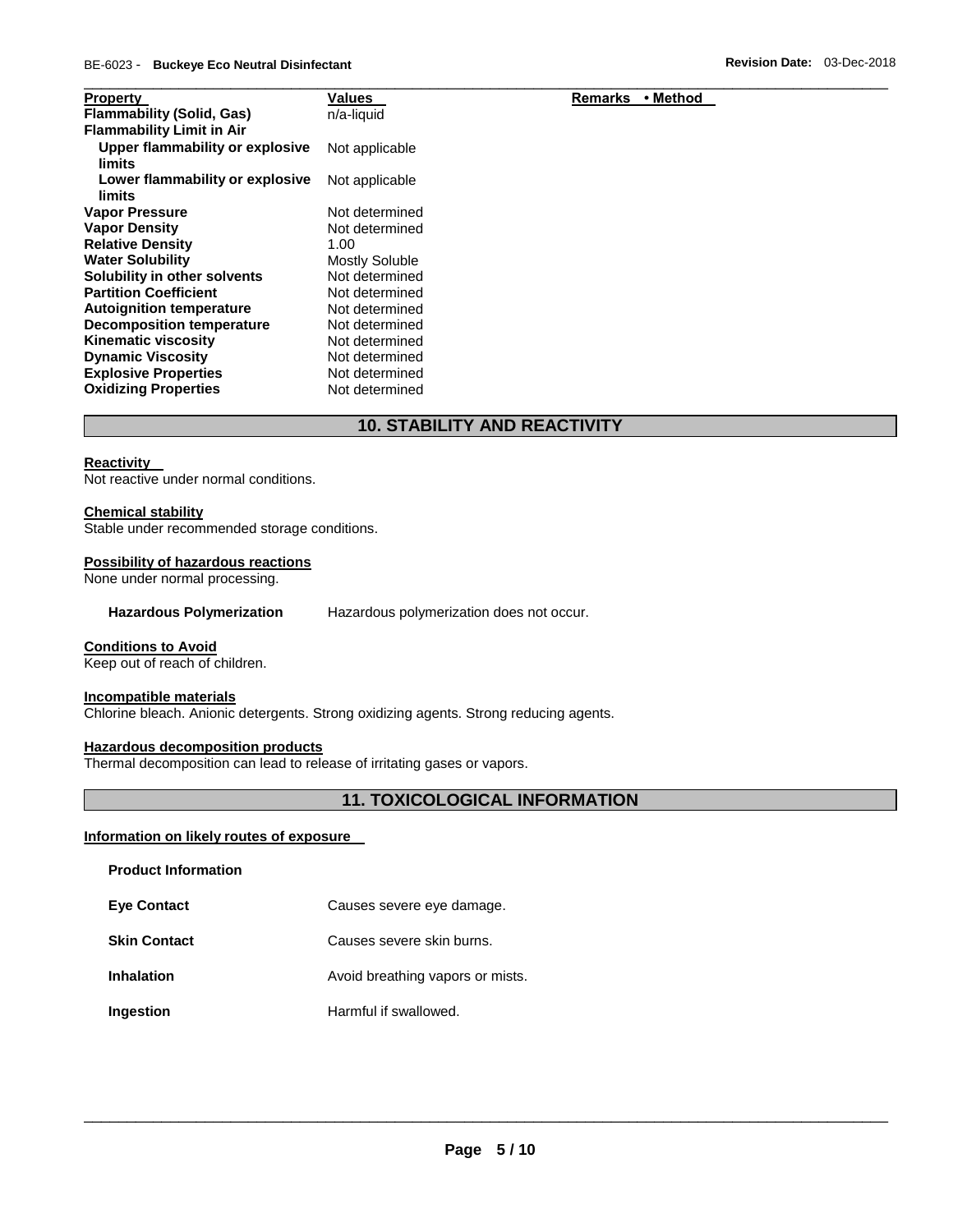### **Component Information**

| <b>Chemical name</b>                                              | Oral LD50                | <b>Dermal LD50</b>         | <b>Inhalation LC50</b>     |
|-------------------------------------------------------------------|--------------------------|----------------------------|----------------------------|
| Didecyldimethylammonium chloride<br>7173-51-5                     | (Rat)<br>$= 84$ mg/kg    |                            |                            |
| Alkyl dimethyl benzyl ammonium<br>chloride (C12-16)<br>68424-85-1 | Rat)<br>$= 426$ mg/kg    |                            |                            |
| Ethyl Alcohol<br>64-17-5                                          | (Rat)<br>= 7060 mg/kg    |                            | Rat) 4 h<br>$= 124.7$ mg/L |
| Sodium hydroxide<br>1310-73-2                                     | 140 - 340 mg/kg<br>(Rat) | (Rabbit)<br>$= 1350$ mg/kg |                            |
| Alkyloxypolyethyleneoxyethanol<br>84133-50-6                      | $= 2100$ mg/kg<br>(Rat)  | -                          |                            |
| <b>EDTA</b><br>60-00-4                                            | > 2000 mg/kg<br>(Rat)    |                            |                            |

\_\_\_\_\_\_\_\_\_\_\_\_\_\_\_\_\_\_\_\_\_\_\_\_\_\_\_\_\_\_\_\_\_\_\_\_\_\_\_\_\_\_\_\_\_\_\_\_\_\_\_\_\_\_\_\_\_\_\_\_\_\_\_\_\_\_\_\_\_\_\_\_\_\_\_\_\_\_\_\_\_\_\_\_\_\_\_\_\_\_\_\_\_

### **Symptoms related to the physical, chemical and toxicological characteristics**

**Symptoms** Please see section 4 of this SDS for symptoms.

### **Delayed and immediate effects as well as chronic effects from short and long-term exposure**

**Carcinogenicity** Ethanol has been shown to be carcinogenic in long-term studies only when consumed as an alcoholic beverage.

| $\cap$ hamiaa<br>name<br>ынашса   | $C$ $U$<br>AUGII | <b>IADC</b> | <b>NTP</b><br>. | OCD<br>חוטע |
|-----------------------------------|------------------|-------------|-----------------|-------------|
| Ethyl<br>Alcohoi<br>$-4-$<br>64-1 | A3               | Group       | Knowr           |             |

**Legend** 

*ACGIH (American Conference of Governmental Industrial Hygienists) A3 - Animal Carcinogen IARC (International Agency for Research on Cancer) Group 1 - Carcinogenic to Humans NTP (National Toxicology Program) Known - Known Carcinogen OSHA (Occupational Safety and Health Administration of the US Department of Labor) X - Present* 

### **Numerical measures of toxicity**

### **The following values are calculated based on chapter 3.1 of the GHS document** .

| Oral LD50                     | 1,754.50 mg/kg  |
|-------------------------------|-----------------|
| Dermal LD50                   | 39,646.80 mg/kg |
| ATEmix (inhalation-dust/mist) | 1,893.40 mg/L   |

## **12. ECOLOGICAL INFORMATION**

### **Ecotoxicity**

Toxic to aquatic life with long lasting effects.

### **Component Information**

| <b>Chemical name</b>           | Algae/aquatic plants | Fish                            | <b>Crustacea</b>                                                   |
|--------------------------------|----------------------|---------------------------------|--------------------------------------------------------------------|
| Ethyl Alcohol                  |                      | 100: 96 h Pimephales promelas   | 10800: 24 h Daphnia magna mg/L                                     |
| 64-17-5                        |                      |                                 | mg/L LC50 static 13400 - 15100: 96 EC50 2: 48 h Daphnia magna mg/L |
|                                |                      | h Pimephales promelas mg/L LC50 | EC50 Static 9268 - 14221: 48 h                                     |
|                                |                      | flow-through 12.0 - 16.0: 96 h  | Daphnia magna mg/L LC50                                            |
|                                |                      | Oncorhynchus mykiss mL/L LC50   |                                                                    |
|                                |                      | static                          |                                                                    |
| Sodium hydroxide               |                      | 45.4: 96 h Oncorhynchus mykiss  |                                                                    |
| 1310-73-2                      |                      | mg/L LC50 static                |                                                                    |
| Alkyloxypolyethyleneoxyethanol |                      | 3.2: 96 h Pimephales promelas   | 3.2: 48 h water flea mg/L EC50                                     |
| 84133-50-6                     |                      | mg/L LC50                       |                                                                    |
|                                |                      |                                 |                                                                    |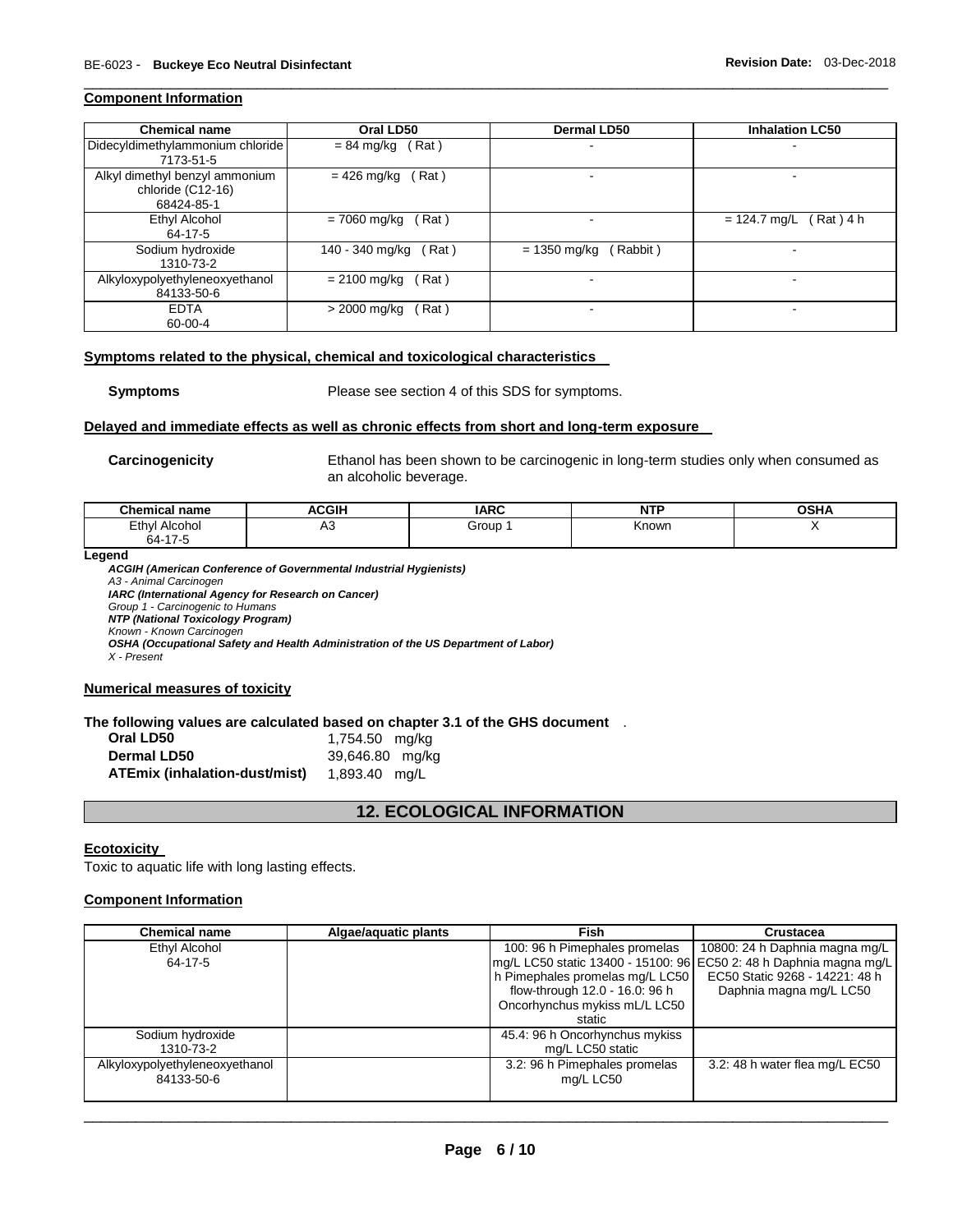| <b>EDTA</b> | 1.01: 72 h Desmodesmus | 34 - 62: 96 h Lepomis macrochirus                                   | 113: 48 h Daphnia magna mg/L |
|-------------|------------------------|---------------------------------------------------------------------|------------------------------|
| 60-00-4     | subspicatus mg/L EC50  | mg/L LC50 static 44.2 - 76.5: 96 h<br>Pimephales promelas mg/L LC50 | EC50 Static                  |
|             |                        | static                                                              |                              |

### **Persistence/Degradability**

Not determined.

### **Bioaccumulation**

There is no data for this product.

### **Mobility**

| $R_{\rm max}$<br>emical name<br>neı                    | $\overline{\phantom{a}}$<br><b>coefficient</b><br>п.<br>ш<br>- 11 |
|--------------------------------------------------------|-------------------------------------------------------------------|
| Ethyl<br>Alcohol<br>the control of the control of<br>. | ົດ<br>∪.J∠                                                        |
| 1.47<br>64 ·                                           |                                                                   |

# **Other Adverse Effects**

Not determined

# **13. DISPOSAL CONSIDERATIONS**

### **Waste Treatment Methods**

| <b>Disposal of Wastes</b>     | Disposal should be in accordance with applicable regional, national and local laws and<br>regulations. |
|-------------------------------|--------------------------------------------------------------------------------------------------------|
| <b>Contaminated Packaging</b> | Disposal should be in accordance with applicable regional, national and local laws and<br>regulations. |

### **California Hazardous Waste Status**

| Chemical name    | California Hazardous Waste Status |
|------------------|-----------------------------------|
| Ethyl Alcohol    | Toxic                             |
| 64-17-5          | lanitable                         |
| Sodium hydroxide | Toxic                             |
| 1310-73-2        | Corrosive                         |

## **14. TRANSPORT INFORMATION**

**Note** Please see current shipping paper for most up to date shipping information, including exemptions and special circumstances.

### **DOT**

| UN/ID No                    | UN1760                                                            |
|-----------------------------|-------------------------------------------------------------------|
| <b>Proper Shipping Name</b> | Corrosive liquids, n.o.s. (Alkyldimethylbenzyl ammonium chloride) |
| <b>Hazard class</b>         | 8                                                                 |
| <b>Packing Group</b>        |                                                                   |

# **IATA**

| UN number                   | UN1760.                                                           |
|-----------------------------|-------------------------------------------------------------------|
| <b>Proper Shipping Name</b> | Corrosive liquids, n.o.s. (Alkyldimethylbenzyl ammonium chloride) |
| Transport hazard class(es)  | 8                                                                 |
| <b>Packing Group</b>        |                                                                   |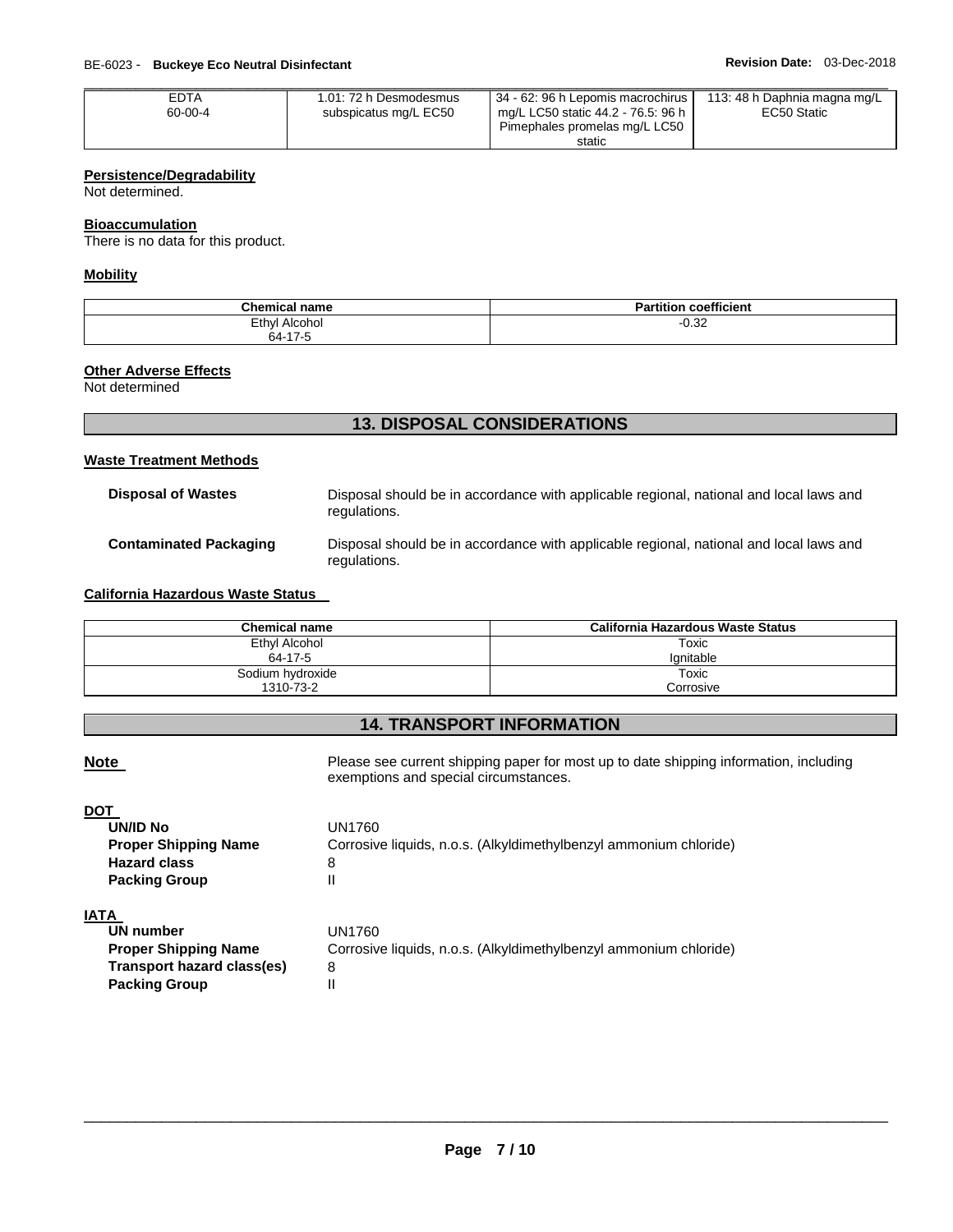### **IMDG**

| UN number                   | UN1760                                                            |
|-----------------------------|-------------------------------------------------------------------|
| <b>Proper Shipping Name</b> | Corrosive liquids, n.o.s. (Alkyldimethylbenzyl ammonium chloride) |
| Transport hazard class(es)  |                                                                   |
| <b>Packing Group</b>        |                                                                   |

# **15. REGULATORY INFORMATION**

\_\_\_\_\_\_\_\_\_\_\_\_\_\_\_\_\_\_\_\_\_\_\_\_\_\_\_\_\_\_\_\_\_\_\_\_\_\_\_\_\_\_\_\_\_\_\_\_\_\_\_\_\_\_\_\_\_\_\_\_\_\_\_\_\_\_\_\_\_\_\_\_\_\_\_\_\_\_\_\_\_\_\_\_\_\_\_\_\_\_\_\_\_

### **International Inventories**

| <b>Chemical name</b>                                | <b>TSCA</b> | <b>DSL/NDSL EINECS/E</b> | <b>LINCS</b> | <b>ENCS</b> | <b>IECSC</b> | <b>KECL</b> | <b>PICCS</b> | <b>AICS</b> |
|-----------------------------------------------------|-------------|--------------------------|--------------|-------------|--------------|-------------|--------------|-------------|
| Didecyldimethylammonium<br>chloride                 | Χ           | X                        | Х            | х           | Χ            | x           |              | v           |
| Alkyl dimethyl benzyl<br>ammonium chloride (C12-16) |             |                          |              |             |              |             |              |             |
| Ethyl Alcohol                                       |             | X                        | X            | Χ           |              | Χ           |              |             |
| Sodium hydroxide                                    |             | х                        |              | Х           | х            |             |              |             |
| Alkyloxypolyethyleneoxyetha<br>nol                  | x           | X                        |              |             | Χ            | x           | X            | v           |
| <b>EDTA</b>                                         |             |                          |              |             |              |             |              |             |

### **Legend:**

*TSCA - United States Toxic Substances Control Act Section 8(b) Inventory* 

*DSL/NDSL - Canadian Domestic Substances List/Non-Domestic Substances List* 

*EINECS/ELINCS - European Inventory of Existing Chemical Substances/European List of Notified Chemical Substances* 

*ENCS - Japan Existing and New Chemical Substances* 

*IECSC - China Inventory of Existing Chemical Substances* 

*KECL - Korean Existing and Evaluated Chemical Substances* 

*PICCS - Philippines Inventory of Chemicals and Chemical Substances* 

*AICS - Australian Inventory of Chemical Substances* 

### **US Federal Regulations**

### **CERCLA**

| <b>Chemical name</b> | <b>Hazardous Substances RQs</b> | <b>CERCLA/SARA RQ</b> | <b>Reportable Quantity (RQ)</b> |
|----------------------|---------------------------------|-----------------------|---------------------------------|
| Sodium hydroxide     | 1000 lb                         |                       | RQ 1000 lb final RQ             |
| 1310-73-2            |                                 |                       | RQ 454 kg final RQ              |
| <b>EDTA</b>          | 5000 lb                         |                       | RQ 5000 lb final RQ             |
| 60-00-4              |                                 |                       | RQ 2270 kg final RQ             |

### **SARA 311/312 Hazard Categories**

| Acute Health Hazard               | Yes |
|-----------------------------------|-----|
| Chronic Health Hazard             | N٥  |
| Fire Hazard                       | N٥  |
| Sudden Release of Pressure Hazard | N٥  |
| Reactive Hazard                   | N٥  |

### **SARA 313**

Section 313 of Title III of the Superfund Amendments and Reauthorization Act of 1986 (SARA). This product does not contain any chemicals which are subject to the reporting requirements of the Act and Title 40 of the Code of Federal Regulations, Part 372

### **CWA (Clean Water Act)**

| <b>Chemical name</b>        | <b>CWA - Reportable</b> | <b>CWA - Toxic Pollutants CWA - Priority Pollutants</b> | <b>CWA - Hazardous</b> |
|-----------------------------|-------------------------|---------------------------------------------------------|------------------------|
|                             | Quantities              |                                                         | <b>Substances</b>      |
| Sodium hydroxide            | 1000 lb                 |                                                         |                        |
| <b>EDTA</b>                 | 5000 lb                 |                                                         |                        |
| <b>US State Regulations</b> |                         |                                                         |                        |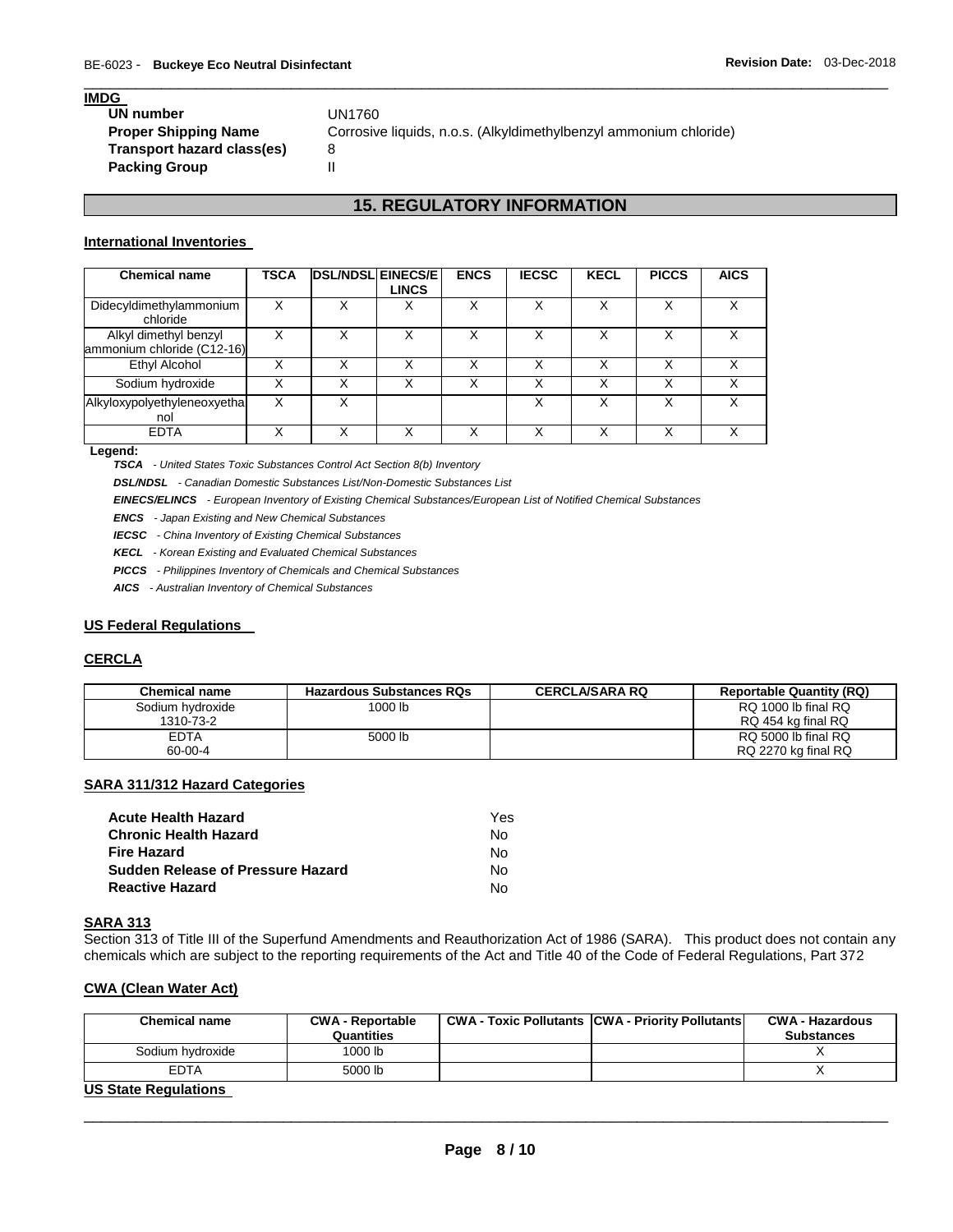### **California Proposition 65**

This product contains the following Proposition 65 chemicals.

| <b>Chemical name</b>    | <b>California Proposition 65</b> |
|-------------------------|----------------------------------|
| Ethyl Alcohol - 64-17-5 | Carcinogen                       |
|                         | Developmental                    |

\_\_\_\_\_\_\_\_\_\_\_\_\_\_\_\_\_\_\_\_\_\_\_\_\_\_\_\_\_\_\_\_\_\_\_\_\_\_\_\_\_\_\_\_\_\_\_\_\_\_\_\_\_\_\_\_\_\_\_\_\_\_\_\_\_\_\_\_\_\_\_\_\_\_\_\_\_\_\_\_\_\_\_\_\_\_\_\_\_\_\_\_\_

### **U.S. State Right-to-Know Regulations**

| <b>Chemical name</b>          | <b>New Jersey</b> | <b>Massachusetts</b> | Pennsylvania |
|-------------------------------|-------------------|----------------------|--------------|
| Ethyl Alcohol<br>64-17-5      |                   |                      |              |
| Sodium hydroxide<br>1310-73-2 |                   |                      |              |
| EDTA<br>60-00-4               |                   |                      |              |

## **EPA Pesticide Registration Number** EPA Reg. No. 47371-129-559

### **EPA Statement**

This chemical is a pesticide product registered by the Environmental Protection Agency and is subject to certain labeling requirements under federal pesticide law. These requirements differ from the classification criteria and hazard information required for safety data sheets, and for workplace labels of non-pesticide chemicals. Following is the hazard information as required on the pesticide label:

### **EPA Pesticide Label**

Signal Word: Danger

Corrosive. Causes irreversible eye damage and skin burns. Harmful if inhaled, swallowed or absorbed through the skin. Do not get in eyes, on skin, or on clothing. Wear protective eyewear (goggles, face shield or safety glasses), protective clothing and protective gloves (rubber or chemical resistant). Avoid breathing vapor or spray mist. Wash thoroughly with soap and water after handling and before eating, drinking, chewing gum, using tobacco or using the toilet. Remove contaminated clothing and wash clothing before reuse.

### **Difference between SDS and EPA pesticide label**

|                                   | <b>EPA</b>                              | <b>OSHA</b>               |
|-----------------------------------|-----------------------------------------|---------------------------|
| <b>Signal Word</b>                | Danger                                  | Danger                    |
| Acute Toxicity - Oral             | Harmful if swallowed                    | Harmful if swallowed      |
| Acute Toxicity - Dermal           | Harmful if absorbed through the<br>skin | N/A                       |
| Acute Toxicity - Inhalation       | Harmful if inhaled                      | N/A                       |
| Skin corrosion/irritation         | Causes skin burns                       | Causes severe skin burns  |
| Serious eye damage/eye irritation | Causes irreversible eye damage          | Causes serious eye damage |